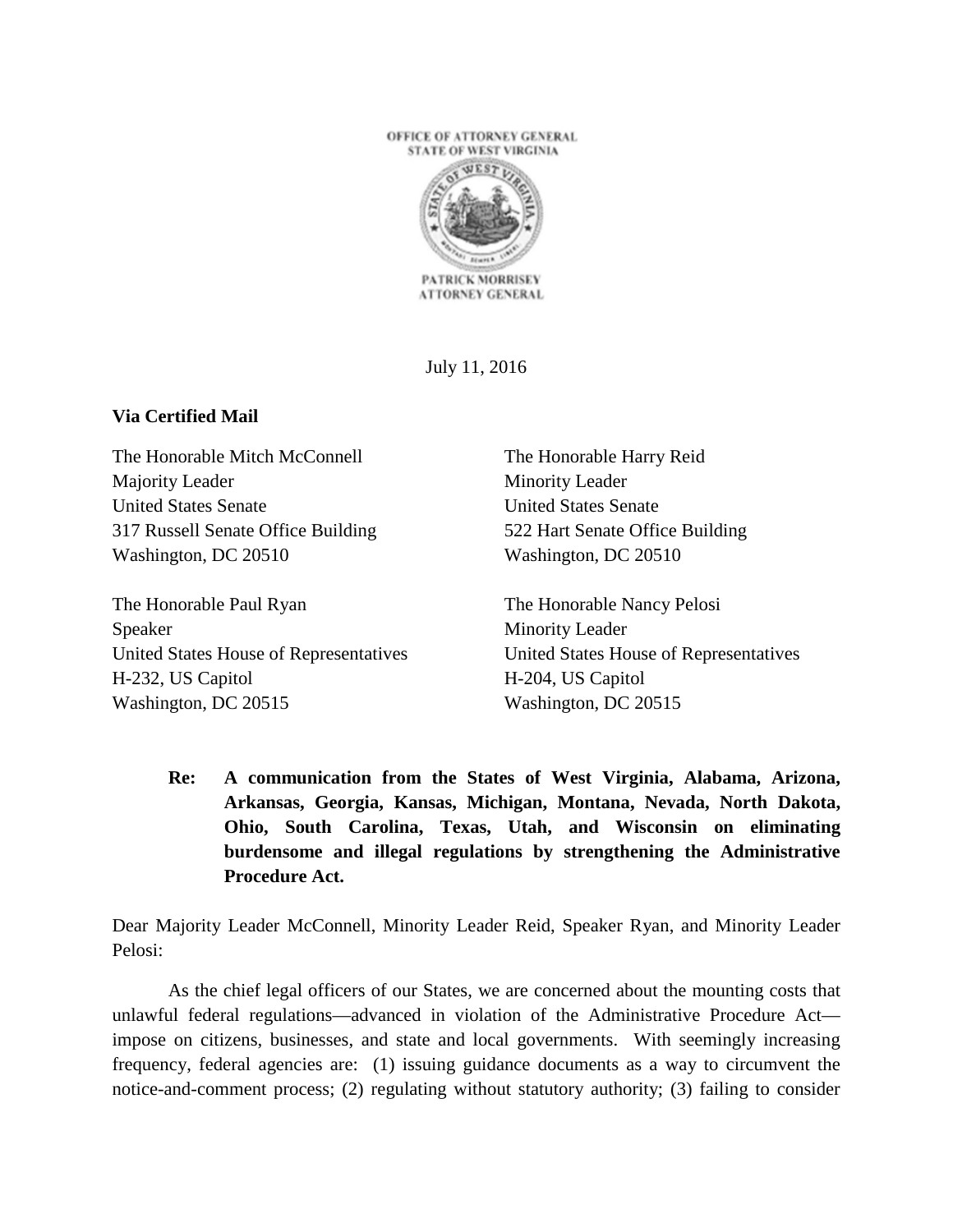regulatory costs; and (4) failing to fully consider the effect of their regulations on States and state law. We are encouraged that the U.S. House of Representatives and the U.S. Senate recently have considered legislation directed toward resolving some of these concerns.<sup>1</sup> We write today to urge Congress to go further and take concrete action to ensure that federal agencies are in fact providing opportunity for notice and comment for all binding regulatory requirements, acting within their delegated authority, and always rigorously assessing the costs of their regulations.

The U.S. Constitution's separation of powers structure not only ensures that no branch of the federal government encroaches on another, but also protects individuals and States from overreach by the federal government. *See, e.g.*, *Bond v. United States*, 131 S. Ct. 2355, 2365 (2011). Under the Constitution, Congress makes laws and the President, sometimes acting through agencies, "faithfully execute[s]" them. U.S. Const., Art. II, § 3. The President's power of executing the law includes the ability "to resolve some questions left open by Congress that arise during the law's administration. But it does not include a power to revise clear statutory terms that turn out not to work in practice." *Util. Air Regulatory Grp. v. EPA*, 134 S. Ct. 2427, 2446 (2014). That separation of powers is critical to protecting the rights of individuals and the States from an overzealous federal executive.

A critical bulwark for that separation of powers is the Administrative Procedure Act ("APA"), 5 U.S.C. § 500 *et seq.*, enacted in 1946 to ensure transparency and reasoned decisionmaking in agency rulemaking. The APA requires an agency to publish a notice of proposed rulemaking in the Federal Register and "give interested persons an opportunity to participate in the rulemaking through submission of written data, views, or arguments." 5 U.S.C. § 553. This notice-and-comment process is "designed (1) to ensure that agency regulations are tested via exposure to diverse public comment, (2) to ensure fairness to affected parties, and (3) to give affected parties an opportunity to develop evidence in the record to support their objections to the rule and thereby enhance the quality of judicial review." *Int'l Union, United Mine Workers of Am. v. Mine Safety & Health Admin.*, 407 F.3d 1250, 1259 (D.C. Cir. 2005). That transparency gives the public an opportunity to inform the agency when a rulemaking is contrary to statutory authority, based on unsound reasoning, or lacks factual support.

The APA also protects the separation of powers by providing for vacatur of agency actions not authorized by Congress. A reviewing court must "hold unlawful and set aside" any action found to be, among other things: "arbitrary, capricious, an abuse of discretion, or otherwise not in accordance with law; . . . contrary to constitutional right, power, privilege, or immunity; . . . in excess of statutory jurisdiction, authority, or limitations, or short of statutory right; [or] . . . without observance of procedure required by law." 5 U.S.C. § 706(2). In other

<sup>&</sup>lt;sup>1</sup> See, e.g., Regulations from the Executive in Need of Scrutiny Act, H.R. 427, 114th Cong.; The Principled Rulemaking Act, S. 1818, 114th Cong.; Early Participation in Regulations Act, S. 1820, 114th Cong.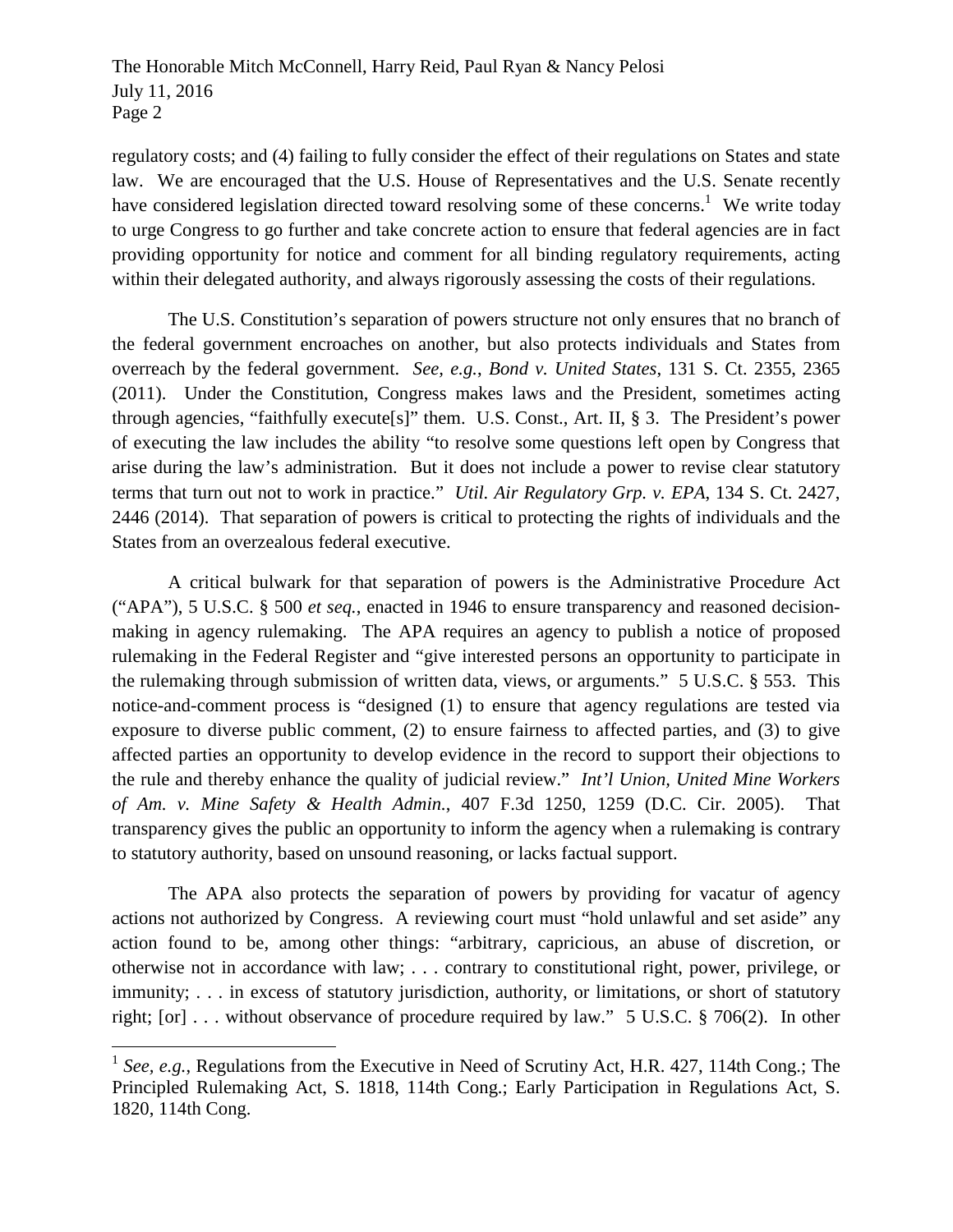words, the APA is intended to ensure that "an administrative agency's power to promulgate legislative regulations is limited to the authority delegated by Congress." *Bowen v. Georgetown Univ. Hosp.*, 488 U.S. 468, 471 (1988).

Finally, inherent in the APA's requirement of reasoned decision-making is the presumption that agencies will weigh the costs of regulation against its benefits. As the Supreme Court recently said, "[c]onsideration of cost reflects the understanding that reasonable regulation ordinarily requires paying attention to the advantages and the disadvantages of agency decisions." *Michigan v. EPA*, 135 S. Ct. 2699, 2707 (2015). This is especially important in light of the increasing costs imposed by regulations on individuals and businesses. In 2014, executive agencies published 77,687 pages of regulations in the Federal Register. $^2$  In the Code of Federal Regulations, where all regulations binding on the public are published, 175,268 pages were included in 2014.<sup>3</sup> Individuals must navigate these regulations whenever they seek to expand their business or build a home on their property, which impose not only the burden of determining what the law requires but also compliance costs. In 2012, individuals and businesses spent an estimated \$2.028 trillion on regulatory compliance.<sup>4</sup> That same year, small business owners listed regulatory uncertainty and unreasonable regulations as their top concerns.<sup>5</sup>

As the chief legal officers of our States, we are concerned that agencies often avoid compliance with the protections Congress established in the APA. Three categories in particular bear mentioning.

*First*, agencies issue guidance documents, interpretive rules, and policy statements that effectively bind regulated parties, but that are not required to go through the APA's notice-andcomment process, 5 U.S.C. § 553(b)(A). For truly non-binding guidance documents, the exemption from notice and comment may be appropriate. But when these documents are binding in practice and subject regulated entities to the risk of enforcement actions, lawsuits, fines, and sanctions for noncompliance, the exemption in the APA becomes a dangerous

<sup>&</sup>lt;sup>2</sup> Federal Register Pages Published 1936-2014, Federal Register, https://www.federalregister.gov /uploads/2015/05/Federal-Register-Pages-Published-1936-2014.pdf.

<sup>&</sup>lt;sup>3</sup> Code of Federal Regulations Total Pages 1938-1949 Total Volumes and Pages 1950-2014, Federal Register, https://www.federalregister.gov/uploads/2015/05/Code-of-Federal-Regulations -Total-Pages-and-Volumes-1938-2014.pdf.

 $4$  W. Mark Crain & Nicole V. Crain, The Cost of Federal Regulation to the U.S. Economy, Manufacturing and Small Business 1 (Sept. 10, 2014), http://www.nam.org/Data-and-Reports/Cost-of-Federal-Regulations/Federal-Regulation-Full-Study.pdf.

<sup>&</sup>lt;sup>5</sup> Holly Wade, Small Business Problems and Priorities, 12 (August, 2012) available at http://www.nfib.com/Portals/0/PDF/AllUsers/research/studies/small-business-problemspriorities-2012-nfib.pdf (last visited October 4, 2015).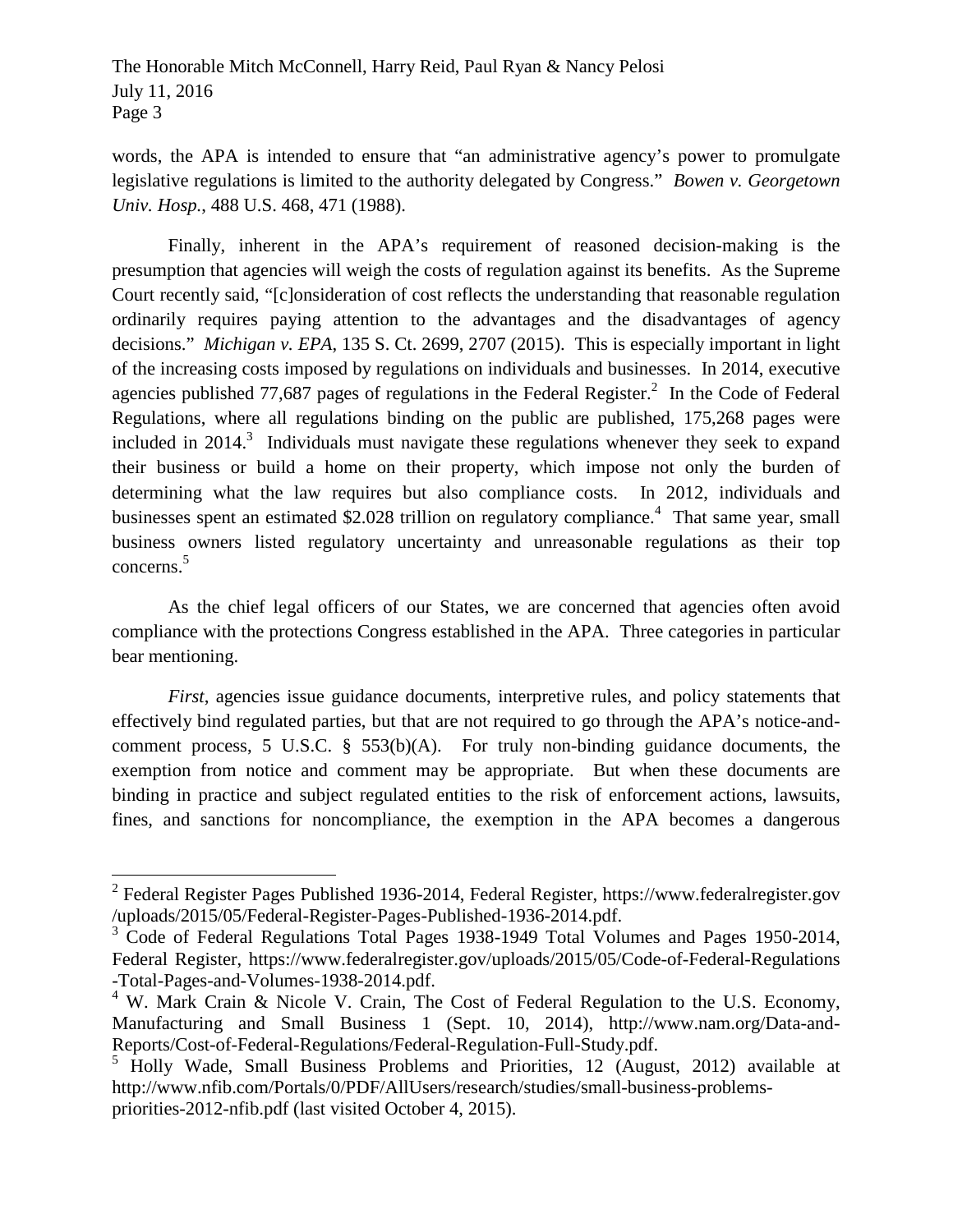loophole for agencies to exploit.<sup>6</sup> For example, the Consumer Financial Protection Bureau ("CFPB") issued in 2013 a guidance document defining unfair, deceptive, or abusive acts or practices for the collection of consumer debts that was never subject to the notice-and-comment process.<sup>7</sup> Though it is styled as non-binding guidance, the definitions are binding requirements in practice: The CFPB entered into a consent order with ACE Cash Express requiring the company to pay civil penalties for, among other violations, disclosing the existence of a debt to a third party in violation of the guidance. ACE Cash Express, Inc., 2014-CFPB-0008 (July 10, 2014). Other agencies have been called out by courts for issuing self-described guidance documents that should have gone through notice and comment. In 2010, for instance, EPA issued a guidance document requiring EPA regional directors to accept alternative state programs to comply with the National Ambient Air Quality Standards for ozone. *Nat. Res. Def. Council v. EPA*, 643 F.3d 311, 316 (D.C. Cir. 2011). EPA styled the document as non-binding guidance to avoid notice and comment, but the U.S. Court of Appeals for the D.C. Circuit disagreed, holding that the document was in practice a binding legislative rule that required notice and comment. *Id.* at 320. In 2011, the Department of Labor issued Training and Employment Guidance Letters without notice and comment, but the D.C. Circuit again disagreed because the letters were binding in practice. *Mendoza v. Perez*, 754 F.3d 1002, 1019–20 (D.C. Cir. 2014).

*Second*, agencies adopt regulations not authorized by Congress and in some cases directly contrary to the statute under which they are adopted. For example, in 2010 EPA sought to expand a Clean Air Act program by rewriting express numerical permitting requirements set by statute. 75 Fed. Reg. 31,514 (June 3, 2010). The Supreme Court rejected that regulation as a "patently unreasonable" and "outrageous" "seizur[e] [of] expansive power . . . the statute is not designed to grant." *Util. Air. Regulatory Grp. v. EPA*, 134 S. Ct. 2427, 2444 (2014). In 2013, the Federal Energy Regulatory Commission ("FERC") attempted to "manufacture[] ambiguity" in the Federal Power Act. *W. Minn. Mun. Power Agency v. FERC*, 806 F.3d 588, 589–90 (D.C. Cir. 2015). The D.C. Circuit rejected FERC's imposition of a restriction on the definition of "municipality" that did not exist in the plain text of the statute. *Id.* at 592. Most recently, the Department of Health and Human Services sought to apply the Public Health Service Act ("PHSA") to fixed indemnity insurance plans where the owner lacks "minimum essential coverage" under the Affordable Care Act. *Cent. United Life, Inc. v. Burwell*, 128 F. Supp. 3d 321, 324 (D.D.C. 2015). A federal district court rejected the rule as contrary to the PHSA, which plainly exempts "fixed indemnity insurance" without qualification. *Id.* at 327–28. All of these agencies put themselves in the position of writing laws that Congress did not approve. *See, e.g.*,

<sup>6</sup> Robert A. Anthony, Interpretive Rules, Policy Statements, Guidances, Manuals, And The Like—Should Federal Agencies Use Them To Bind The Public?, 41 Duke L. J. 1311 (1992).

<sup>&</sup>lt;sup>7</sup> CFPB Bulletin 2013-07, Prohibition of Unfair, Deceptive, or Abusive Acts or Practices in the Collection of Consumer Debts (July 10, 2013), http://files.consumerfinance.gov/f/201307\_cfpb\_ bulletin\_unfair-deceptive-abusive-practices.pdf.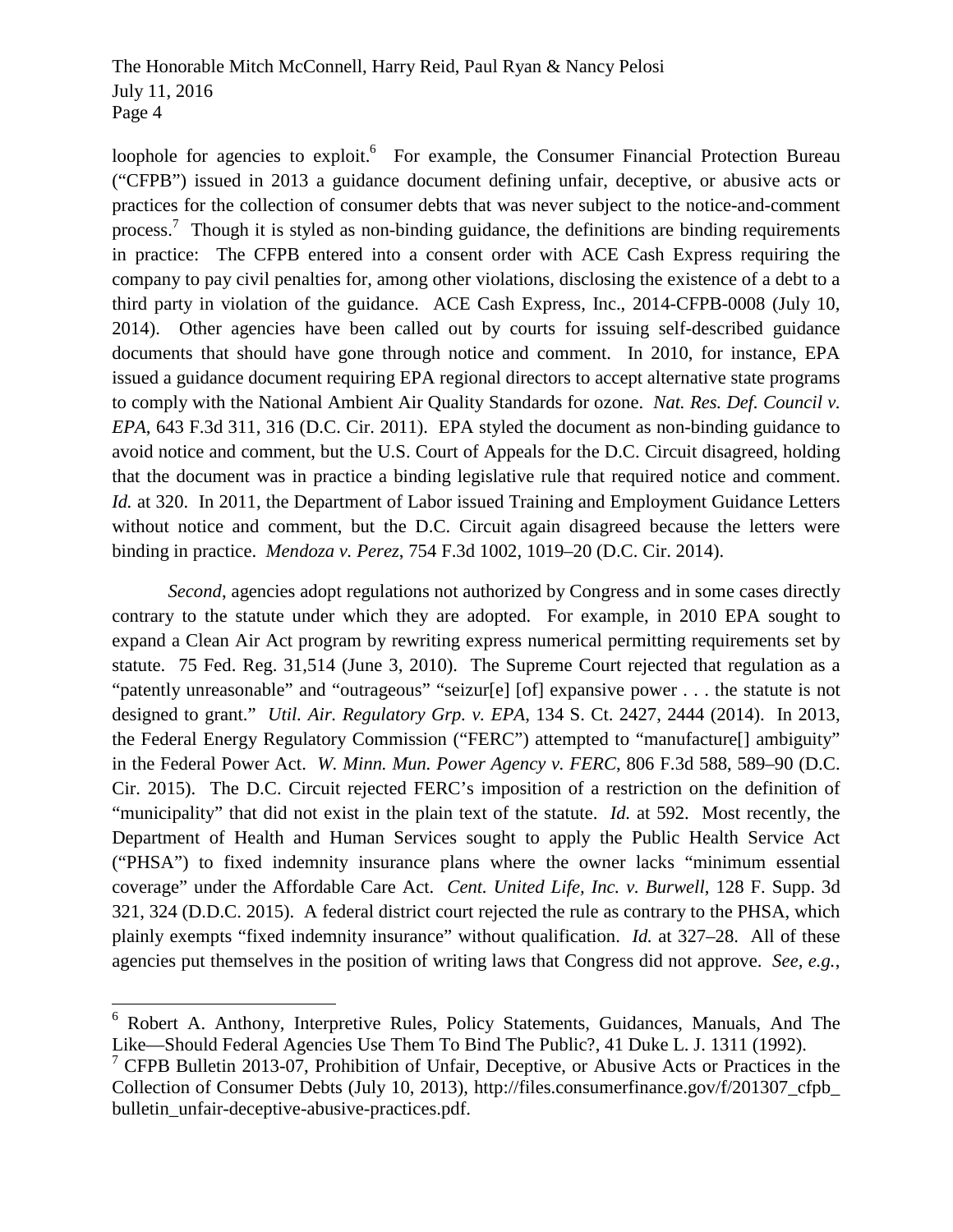*Michigan v. EPA*, 135 S. Ct. 2699 (2015); *Util. Air Regulatory Grp. v. EPA*, 134 S. Ct. 2427 (2014). While in many cases the courts are able to block these illegal initiatives, often it takes years for them to do so at which point regulated entities, including States, have already spent an enormous amount of money complying with the rules.<sup>8</sup>

*Third*, agencies fail to consider relevant factors, notably the costs imposed on regulated entities, when deciding on regulatory alternatives. The Supreme Court recently held that EPA unreasonably failed to consider costs when regulating power plants under the Clean Air Act. *Michigan v. EPA*, 135 S. Ct. 2699 (2015). The Clean Air Act instructs EPA to regulate emissions of hazardous air pollutants from power plants if it finds regulation "appropriate and necessary." *Id.* at 2704. The Supreme Court held that it was unreasonable for EPA to refuse to consider costs because "reasonable regulation ordinarily requires paying attention to the advantages *and* the disadvantages of agency decisions." *Id.* at 2707. Also, the Small Business Administration has at least twice recently concluded that EPA failed to consider the costs its regulations would impose on small businesses.<sup>9</sup> According to the SBA, EPA failed in 2009 to consider the effect of its greenhouse gas tailoring rule, among the first federal regulations concerning greenhouse gases, on small entities.<sup>10</sup> Then in 2012, EPA failed to provide data demonstrating that small businesses could achieve certain hazardous air pollutant emissions standards without significant  $cost<sup>11</sup>$ .

<sup>&</sup>lt;sup>8</sup> See, e.g., Janet McCabe, In Perspective: the Supreme Court's Mercury and Air Toxics Rule Decision, EPA Connect (June 30, 2015, 10:34 AM), https://blog.epa.gov/blog/2015/06/inperspective-the-supreme-courts-mercury-and-air-toxics-rule-decision/ (noting that even though the Supreme Court rejected a portion of the agency's rule, "the majority of power plants are already in compliance or well on their way to compliance").

<sup>&</sup>lt;sup>9</sup> Letter to Lisa P. Jackson, Administrator, U.S. Envtl. Prot. Agency from Susan M. Walthall, Acting Chief Counsel for Advocacy and Keith W. Holman, Assist. Chief Counsel for Envtl. Policy, Small Business Administration (Dec. 23, 2009), https://www.sba.gov/content/letterdated-122309-environmental-protection-agency-1; Letter to Lisa P. Jackson, Administrator, U.S. Envtl. Prot. Agency from Susan M. Walthall, Acting Chief Counsel for Advocacy and Keith W. Holman, Assist. Chief Counsel for Envtl. Policy, Small Business Administration (Mar. 12, 2012), https://www.sba.gov/sites/default/files/files/Chromium\_Electroplating\_Comment\_Letter\_ FINAL\_Mar\_12\_2012.pdf.

 $10$  Letter to Lisa P. Jackson, Administrator, U.S. Envtl. Prot. Agency from Susan M. Walthall, Acting Chief Counsel for Advocacy and Keith W. Holman, Assist. Chief Counsel for Envtl. Policy, Small Business Administration (Dec. 23, 2009), https://www.sba.gov/content/letterdated-122309-environmental-protection-agency-1.

<sup>&</sup>lt;sup>11</sup> Letter to Lisa P. Jackson, Administrator, U.S. Envtl. Prot. Agency from Susan M. Walthall, Acting Chief Counsel for Advocacy and Keith W. Holman, Assist. Chief Counsel for Envtl. Policy, Small Business Administration (Mar. 12, 2012), https://www.sba.gov/ sites/default/files/files/Chromium\_Electroplating\_Comment\_Letter\_FINAL\_Mar\_12\_2012.pdf.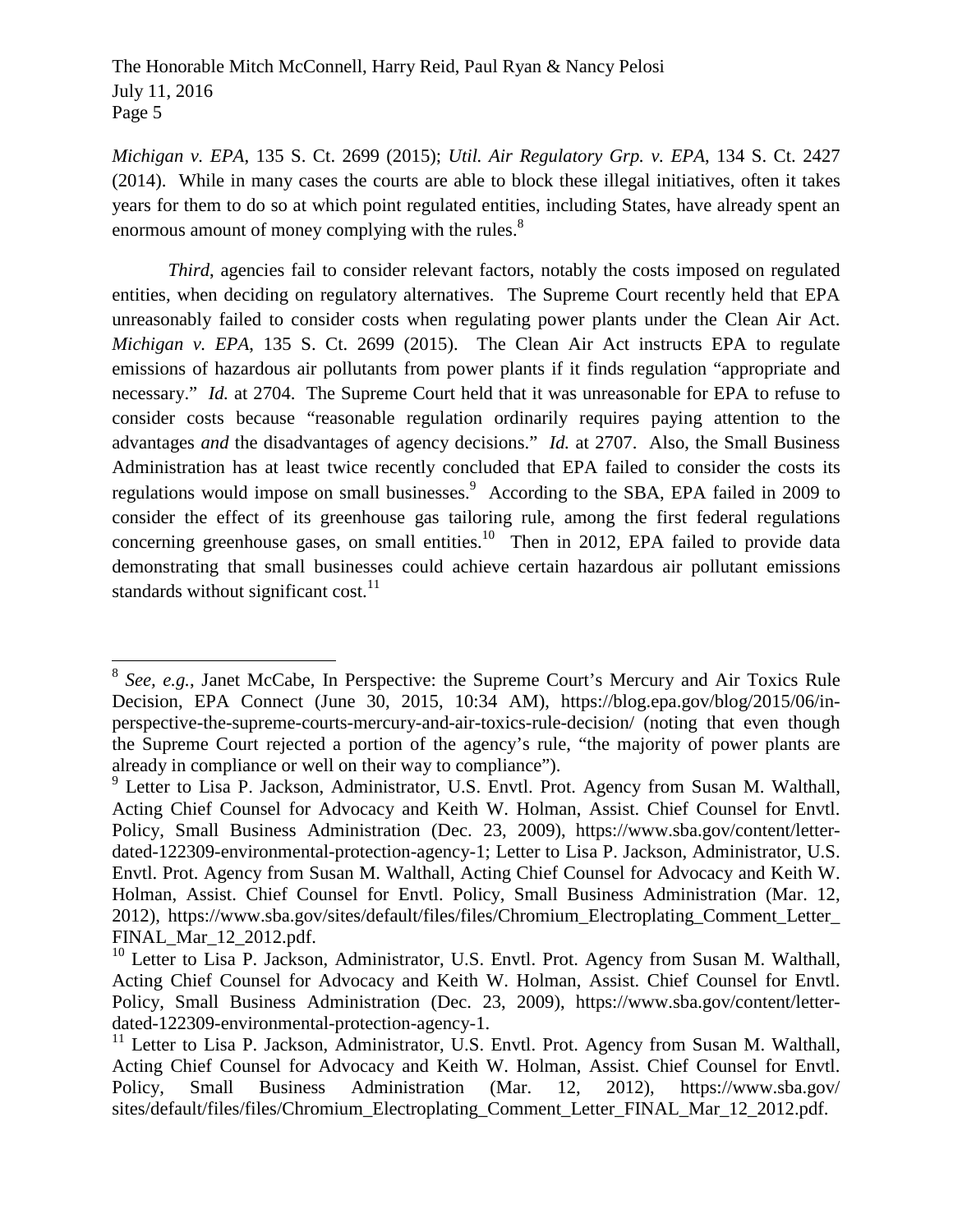*Fourth*, agencies fail to fully consider the effect of their regulations on States and state law. For example, the CFPB on March 26, 2016 announced that it was considering new federal standards for credit lines, installment loans, deposit advances, automobile-title secured loans, and payday loans.<sup>12</sup> These federal standards may conflict with, and therefore preempt, *Geier v. Am. Honda Motor Co.*, 529 U.S. 861, 884 (2000), state laws concerning the size and length of payday loans, interest rates and fees, licensing systems, and record keeping.<sup>13</sup> But as the Supreme Court has observed, regulatory decisions at the state level can better "allow<sup>[]</sup> local policies more sensitive to the diverse needs of a heterogeneous society, permit[] innovation and experimentation, [and] enable[] greater citizen involvement in democratic processes." *Bond v. United States*, 564 U.S. 211, 221 (2011) (internal quotations omitted). That is why a 1999 executive order still requires agencies to "consult, to the extent practicable, with appropriate State and local officials" when they foresee conflict between their regulations and state law. Executive Order No. 13132, 64 Fed. Reg. 43,255 (Aug. 4, 1999); *see also* Memorandum for the Heads of Executive Departments and Agencies, 74 Fed. Reg. 24,693 (May 20, 2009) (reaffirming "the principles outlined in Executive Order 13132"). We urge Congress to bolster this requirement by mandating that agencies consult with States when considering regulations that may preempt state law.

We urge Congress not simply to consider legislation but to take action to ensure that agencies engage in transparent rulemaking consistent with separation of powers principles and the laws enacted by Congress. The three categories we have discussed here are just examples of the significant and growing problem posed by unlawful federal regulations. We have fought, and will continue to fight, this problem on a case-by-case basis in the courts. But the time for broader action by Congress is long overdue.

We appreciate your prompt attention to this critical issue.

<sup>&</sup>lt;sup>12</sup> Press Release, Consumer Financial Protection Bureau, CFPB Considers Proposal to End Payday Debt Traps (Mar. 26, 2015), http://www.consumerfinance.gov/about-us/newsroom/cfpbconsiders-proposal-to-end-payday-debt-traps/.

<sup>13</sup> *See, e.g.*, Ala. Code §§ 5-18A-12, § 5-18A-13; Alaska Stat. §§ 06.50.440, 06.50.460; Colo. Rev. Stat. § 5-3.1-105; Fla. Stat. § 560.404; Kan. Stat. Ann. § 16a-2-404(1)-(2); Ky. Rev. Stat. Ann. § 286.9-100; S.C. Code Ann. § 34-39-180(E).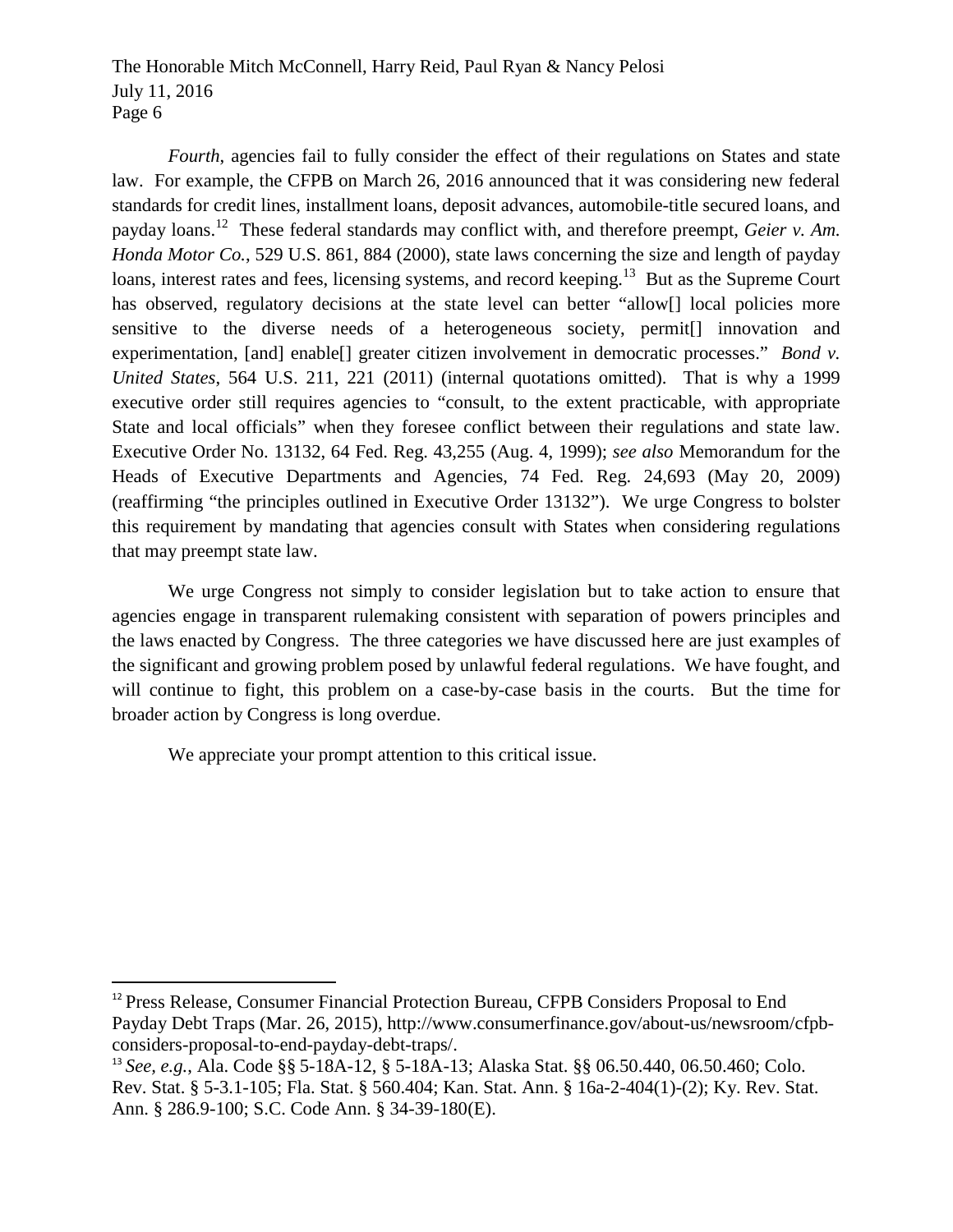Sincerely,

PATTUCK MOMSe

Patrick Morrisey West Virginia Attorney General

Luther Stray

Luther Strange Alabama Attorney General

MarkTS

Mark Brnovich Arizona Attorney General

De il Rollidge

Leslie Rutledge Arkansas Attorney General

Inch S. Olana

Sam Olens Georgia Attorney General

euk Schmicht

Derek Schmidt Kansas Attorney General

Bill Schuette

Bill Schuette Michigan Attorney General

Tim Fox Montana Attorney General

ad L

Adam Paul Laxalt Nevada Attorney General

Wagne Hendijan

Wayne Stenehjem North Dakota Attorney General

mile Dewin

Mike DeWine Ohio Attorney General

Man Wilson

Alan Wilson South Carolina Attorney General

Ken Paxton Texas Attorney General

Sean D. Reyes Utah Attorney General